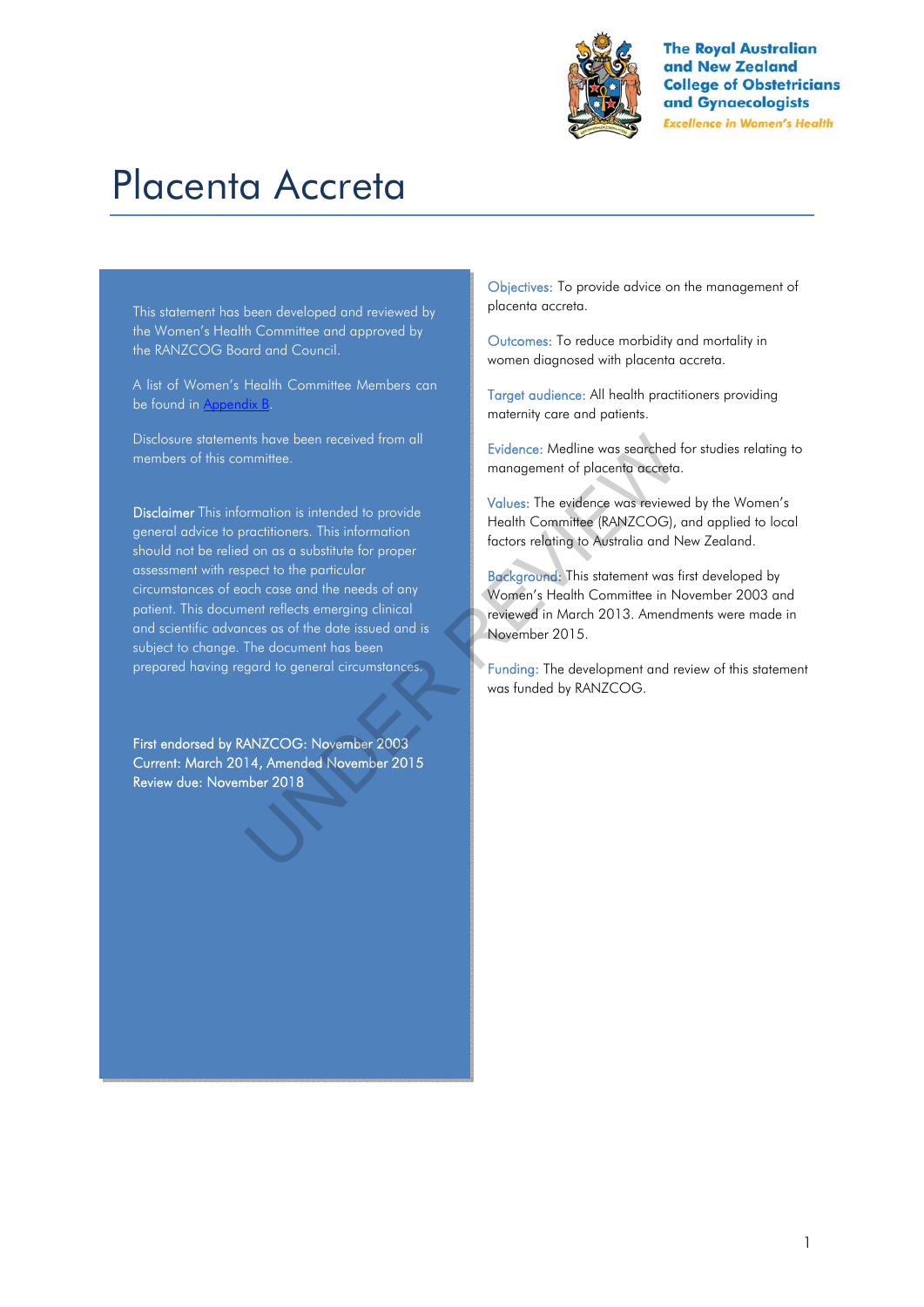# Table of contents

| 1.                                                                                                     |  |
|--------------------------------------------------------------------------------------------------------|--|
| 2.                                                                                                     |  |
| 3.                                                                                                     |  |
| 3.1 What are the management considerations where there is suspected or known placenta accreta?3        |  |
| 3.2 What protocol should be in place for facilities caring for women with placenta accreta? 3          |  |
| 3.3 What are the surgical management should be considered for management of placenta accrete?  4       |  |
| 3.4 What are the fertility rates and pregnancy outcomes following conservative management of           |  |
|                                                                                                        |  |
| 3.6 What is the role of interventional radiology for the treatment of massive post-partum haemhorrage? |  |
| 3.7 What is the role of balloon catheters prior to delivery in placenta accreta?  4                    |  |
| $\overline{4}$ .                                                                                       |  |
| 5.                                                                                                     |  |
| 6.                                                                                                     |  |
|                                                                                                        |  |
| Appendix A - Patient Blood Management Guidelines: Module 1, Massive transfusion protocol template      |  |
|                                                                                                        |  |
|                                                                                                        |  |
| Appendix C Overview of the development and review process for this statement                           |  |
|                                                                                                        |  |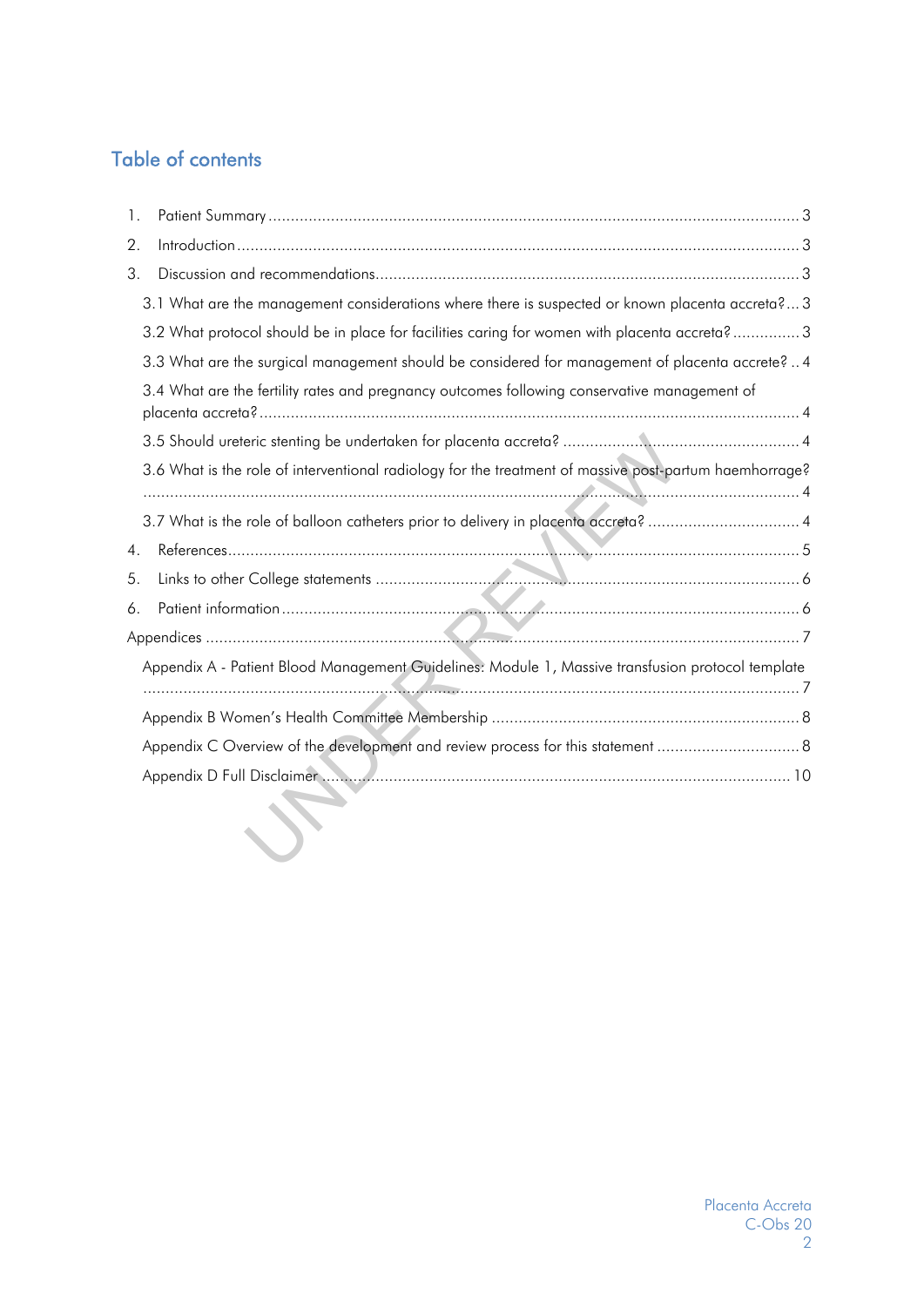## 1. Patient Summary

Placenta accreta is a serious but rare complication in pregnancy. It occurs when the placenta invades more deeply than normal into the muscle in the wall of the uterus (womb), and sometimes even growing through the full thickness of the wall to the outside of the uterus. In some cases, placenta accreta is suspected before birth occurs, but in other cases it is not known about. Because of the very high risk of heavy bleeding, women known or suspected to have placenta accreta should only be managed by teams that are very experienced and knowledgeable about the condition. This guideline provides information and assistance for the doctors and maternity carers when dealing with this rare but very important complication of pregnancy.

## 2. Introduction

Morbid adherence of the placenta to the uterine wall is a potentially life threatening obstetric complication that frequently requires interventions such as caesarean hysterectomy and high volume blood transfusion. With the rising caesarean delivery rate and increasing maternal age, the incidence of placenta accreta has significantly increased.<sup>1</sup>

## 3. Discussion and recommendations

Morbidly adherent placentation may be suspected when there is a placenta praevia in a woman with a history of caesarean section or other uterine surgery.<sup>1,2</sup> Diagnosis can be difficult<sup>3</sup>, though accurate diagnosis antenatally allows for appropriate planning of delivery to minimise morbidity.<sup>4</sup> A number of studies have identified the efficacy of transvaginal ultrasound in the diagnosis of placenta accreta.<sup>3,4, 5</sup> The ultrasound features of this condition have been described by Comstock.<sup>3</sup> Recent studies looking at the use of MRI have not demonstrated superiority of this modality over transvaginal ultrasound.3,5 If the placenta to the uterine wall is a potentially life threatening obst<br>es interventions such as caesarean hysterectomy and high volume b<br>trean delivery rate and increasing maternal age, the incidence of pla<br>d.<br>**In and** 

## 3.1 What are the management considerations where there is suspected or known placenta accreta?

Placenta accreta can be difficult to diagnose with certainty. For this reason, in pregnancies where there is either a risk, or clinical suspicion, management should be planned on the assumption that placenta accreta is present. Well in advance of planned delivery attention must be given to optimisation of maternal haemoglobin and iron stores. It is important to be cognisant of the risk of placental growth to the serosa of the uterus, and into adjacent organs such as the bladder in extreme circumstances. Planned delivery must occur in a setting with the necessary medical facilities and expertise prepared to manage immediate, potentially complex hysterectomy and massive blood transfusion. The patient should be prepared and consented for the potential need to move rapidly to hysterectomy and transfusion of blood products. The surgical team should have arrangements in place for rapid escalation and when necessary to obtain a further timely opinion regarding the need for, and the undertaking of, immediate hysterectomy.

#### 3.2 What protocol should be in place for facilities caring for women with placenta accreta?

It is critical that facilities providing obstetric care have, and adhere to, a massive transfusion protocol with which all staff are familiar. Many larger hospitals will already have such a protocol in place, but a template can be found in Appendix A. Such facilities would include: access to "cellsaver", an ability to cope with high volume blood transfusion, availability of other blood products (e.g. platelets, clotting factors) and appropriate specialised expertise (e.g. neonatal, senior obstetric and anaesthetic, haematological and intensive care). A multidisciplinary approach is required, including possible prior consultation with other medical specialists such as, urologists, gynaecological oncologists, vascular surgeon, intensivists, and interventional radiologists.

> Placenta Accreta C-Obs 20 3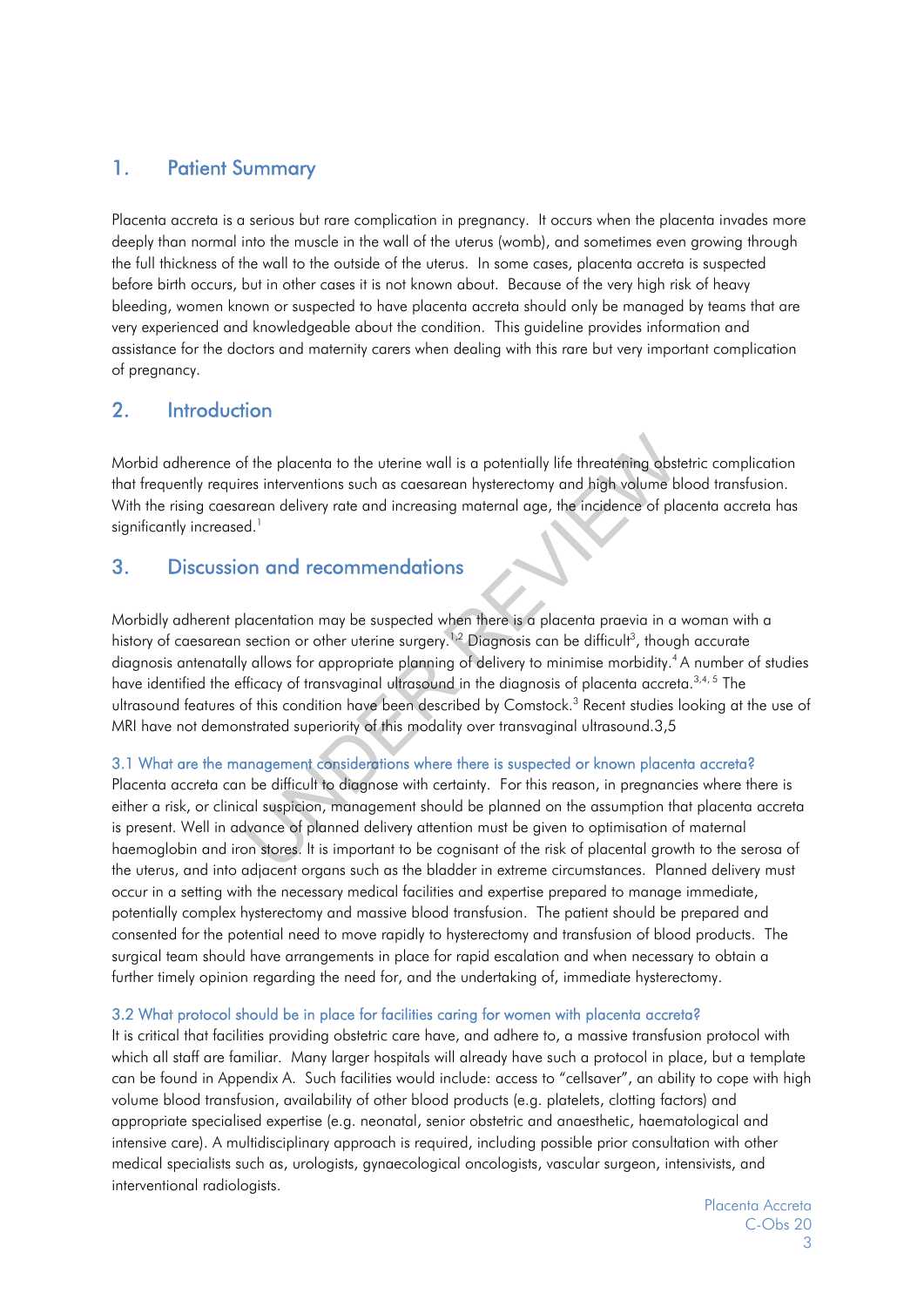As with all women at risk of major obstetric haemorrhage, those with suspected placenta accreta should be encouraged to remain close to the planned hospital of confinement for the duration of the third trimester of pregnancy. An emergency contingency plan is strongly recommended.

The timing of the caesarean section should consider the desirability of performing it as an elective rather than an emergency procedure. The caesarean section should therefore usually be undertaken at an earlier gestation than that for uncomplicated elective caesarean births or uncomplicated placenta praevia.

#### 3.3 What are the surgical management should be considered for management of placenta accrete?

Three surgical management choices may be considered according to available expertise, geographical and individual circumstances:

- 1. Delivery of the baby and attempted delivery of the placenta. This is associated with a high likelihood of hysterectomy but not invariably so. If this option is chosen, the surgeon must be prepared to proceed promptly to hysterectomy if needed and the anaesthetist prepared for massive transfusion as bleeding may be considerable whilst the hysterectomy is being undertaken.
- 2. Delivery of the baby via a uterine incision distant from the placenta, quick repair of the uterus and en bloc hysterectomy. OR
- 3. Delivery of the baby via a uterine incision distant from the placenta, trimming of the cord close to insertion site, full repair of the uterus and conservative management. About two thirds of women will avoid a hysterectomy, one third will still require a hysterectomy because of uncontrollable bleeding, which may be delayed up to several weeks, and this approach also has a significant risk of infectious morbidity. In addition, uncertainty as to the time of onset of secondary bleeding can tax available resources. This has serious implications if the patient is returning to a remote area with little facility to cope with sudden severe haemorrhage.<sup>12</sup> the baby via a uterine incision distant from the placenta, quick repail<br>erectomy. OR<br>the baby via a uterine incision distant from the placenta, rimming of<br>the baby via a uterine incision distant from the placenta, trimming

## 3.4 What are the fertility rates and pregnancy outcomes following conservative management of placenta accreta?

Retrospective studies of pregnancy following conservative management of placenta accreta have reported reasonably good fertility rates and pregnancy outcomes but with an increased rate of recurrent placenta accreta (17-29%). 8,9

#### 3.5 Should ureteric stenting be undertaken for placenta accreta?

Consideration of ureteric stenting should be made particularly when there is a suspicion of placenta percreta.

#### 3.6 What is the role of interventional radiology for the treatment of massive post-partum haemhorrage?

Interventional radiology can be lifesaving and uterine sparing for the treatment of massive post-partum haemorrhage. It can be useful in the management of haemorrhage from abnormal placentation after delivery.

#### 3.7 What is the role of balloon catheters prior to delivery in placenta accreta?

The role of radiological placement of balloon catheters prior to delivery in placenta accreta requires further evaluation.<sup>6</sup>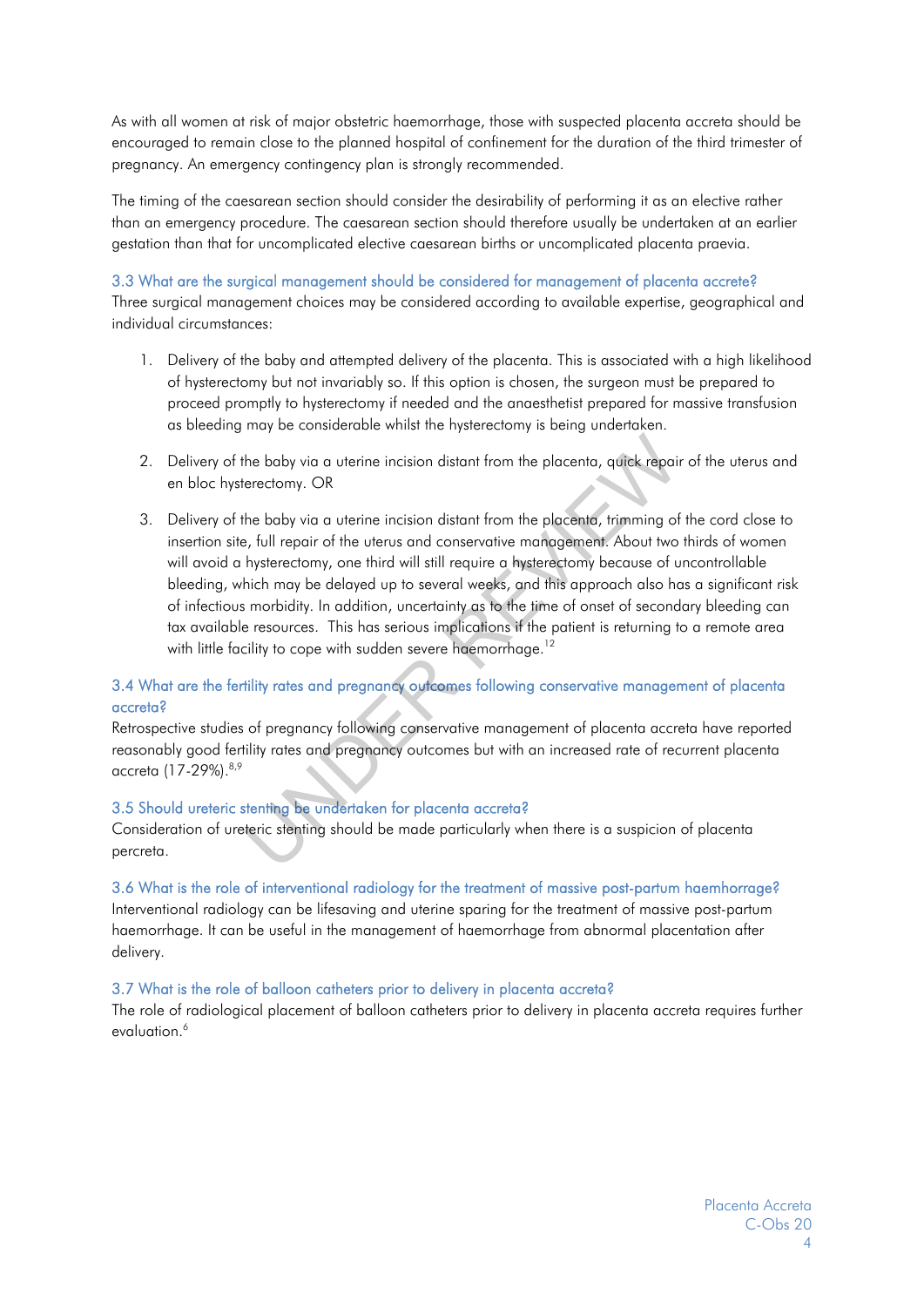## 4. References

- 1. Miller DA, Chollet JA, Goodwin TM. Clinical risk factors for placenta previa-placenta accreta. Am J Obstet Gynecol 1997 Jul; 177 (1): 210-4.
- 2. Armstrong CA, Harding S, Matthews T, Dickinson JE. Is placenta accreta catching up with us? ANZJOG 2004: 77 (3); 210-231.
- 3. Dwyer BK, Belogolovkin V, Tran L, Rao A, Carroll I, Barth R, Chitkara UJ. Prenatal Diagnosis of Placenta Accreta: Sonography or Magnetic Resonance Imaging. J Ultrasound Med 2008: 27 (9): 1275-1281.
- 4. Comstock CH. Antenatal diagnosis of placenta accreta: a review. Ultrasound Obstet Gynecol 2005; 26; 98-96.
- 5. McLean LA, Heilbrun ME, Eller AG, Kennedy AM, Woodward PJ. Assessing the role of Magnetic Resonance Imaging in the Management of Gravid Patients at Risk for Placenta Accreta. Acad Radiol 2011; 18: 1175-1180. ilbrun ME, Eller AG, Kennedy AM, Woodward PJ. Assessing the role<br>ging in the Management of Gravid Patients at Risk for Placenta Acci<br>5-1180.<br>op Guideline No.27 Jan 2011. Placenta praevia, placenta praevia<br>psis and manageme
- 6. RCOG Green-top Guideline No.27 Jan 2011. Placenta praevia, placenta praevia accreta and vas praevia: diagnosis and management.
- 7. Jyoti R, Robertson M. Imaging placenta accreta. O&G Magazine. 2010 Winter Edition; v.12 n2.
- 8. Sentilhes L ,Kayem G, Ambroselli C et al. Fertility and pregnancy outcomes following conservative treatment for placenta accreta. Human Reproduction, Vol.25, No.11 pp.2803-2810, 2010.
- 9. Alanis M, Hurst BS, Marshburn PB et al. Conservative Management of placenta increta with selective arterialisation preserves future fertility and results in favourable outcome in subsequent pregnancies. Fertility and Sterility Vol.86, No.5, November 2006, 1514.e3-7.
- 10. National Blood Authority. Patient Blood Management Guidelines: Module 1 Critical Bleeding /Massive Transfusion. 2011.
- 11. National Health and Medical Research Council. NHMRC additional levels of evidence and grades for recommendations for developers of guidelines. Canberra; 2009.
- 12. Pather S. et al., Maternal outcome after conservative management of placenta percreta at caesarean section: A report of three cases and a review of the literature. ANZJOG 2014: 54, 84-87

## 5. Other suggested reading

Marshall NE, Fu R, Guise J-M. Impact of multiple cesarean deliveries on maternal morbidity: a systematic review. Am J Obstet Gynecol 2011;205:262.e1-8.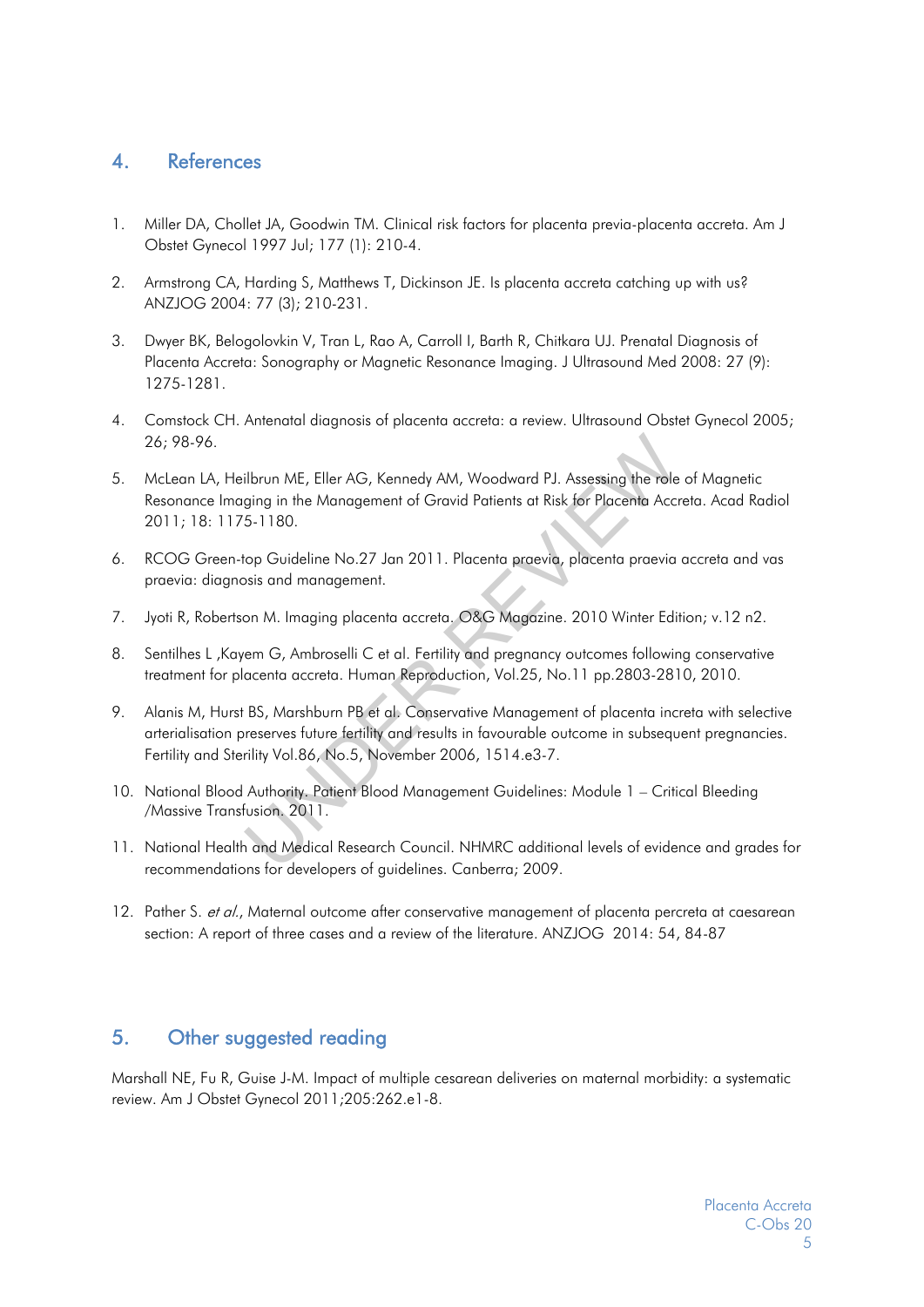## 6. Links to other College statements

Consent and provision of information to patients in Australia regarding proposed treatment (C-Gen 02) https://www.ranzcog.edu.au/RANZCOG\_SITE/media/RANZCOG-MEDIA/Women%27s%20Health/Statement%20and%20guidelines/Clinical%20-%20General/Consent-andprovision-of-information-to-patients-in-Australia-(C-Gen-2a)-Review-July-2016.pdf?ext=.pdf

Consent and provision of information to patients in New Zealand regarding proposed treatment (C-Gen 2b) https://www.ranzcog.edu.au/RANZCOG\_SITE/media/RANZCOG-MEDIA/Women%27s%20Health/Statement%20and%20guidelines/Clinical%20-%20General/Consent-andprovision-of-information-NZ-(C-Gen-2b)-Review-March-2016.pdf?ext=.pdf

Evidence-based Medicine, Obstetrics and Gynaecology (C-Gen 15) https://www.ranzcog.edu.au/RANZCOG\_SITE/media/RANZCOG-MEDIA/Women%27s%20Health/Statement%20and%20guidelines/Clinical%20-%20General/Evidencebased-medicine,-Obstetrics-and-Gynaecology-(C-Gen-15)-Review-March-2016.pdf?ext=.pdf <u>e%20Health/Statement%20and%20guidelines/Clinical%20-%20Genstetrics-and-Gynaecology-(C-Gen-15)-Review-March-2016.pdf?ext<br>stetrics-and-Gynaecology-(C-Gen-15)-Review-March-2016.pdf?ext<br>formation<br>..edu.au/Womens-Health/Patien</u>

## 7. Patient information

A range of RANZCOG Patient Information Pamphlets can be ordered via:

https://www.ranzcog.edu.au/Womens-Health/Patient-Information-Guides/Patient-Information-Pamphlets

Placenta Accreta C-Obs 20 6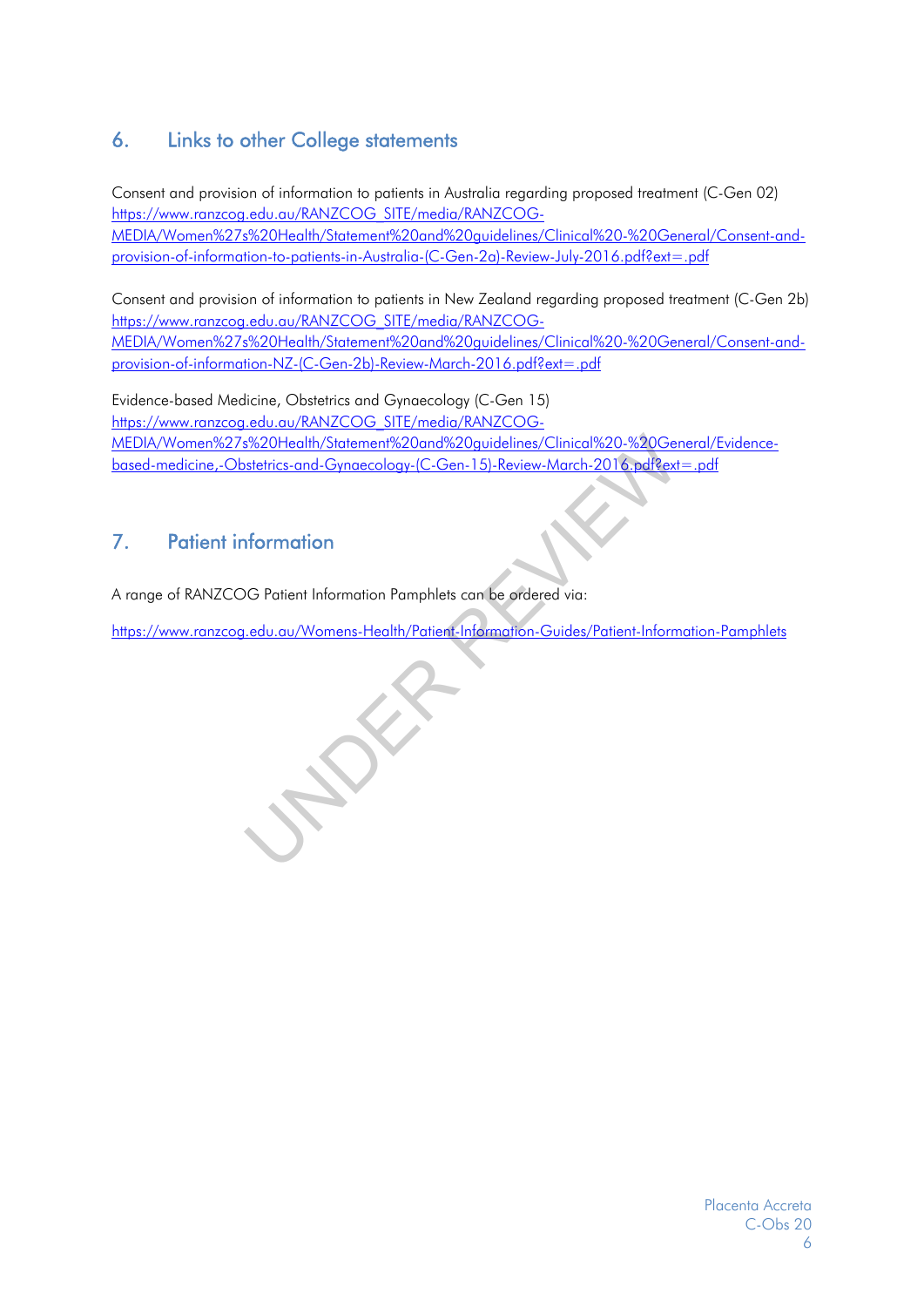## **Appendices**

AB **INF** 

RB

Appendix A - Patient Blood Management Guidelines: Module 1, Massive transfusion protocol template



| <b>Dosage</b>                                                                                                                 |                                                                                                                                               |                                                                                   |                                                                                                                                                                                                                                                                                                                                                                                                                                                                                                                                                                                                                                                         | Considerations for use of rFVIIab |                                                                                           |
|-------------------------------------------------------------------------------------------------------------------------------|-----------------------------------------------------------------------------------------------------------------------------------------------|-----------------------------------------------------------------------------------|---------------------------------------------------------------------------------------------------------------------------------------------------------------------------------------------------------------------------------------------------------------------------------------------------------------------------------------------------------------------------------------------------------------------------------------------------------------------------------------------------------------------------------------------------------------------------------------------------------------------------------------------------------|-----------------------------------|-------------------------------------------------------------------------------------------|
| Platelet count < $50 \times 10^9$ /L<br>INR > 1.5<br>Fibrinogen < $1.0$ g/L<br>Tranexamic acid<br>needed to provide this dose | FFP 15 mL/kg <sup>a</sup><br>cryoprecipitate 3-4 g <sup>a</sup><br>over 8 hrs.<br>a Local transfusion laboratory to advise on number of units | 1 adult therapeutic dose<br>loading dose 1 g over 10<br>min, then infusion of 1 g | The routine use of rFVIIa in trauma patients is not recommended due to<br>its lack of effect on mortality (Grade B) and variable effect on morbidity<br>(Grade C). Institutions may choose to develop a process for the use of<br>rFVIIa where there is:<br>· uncontrolled haemorrhage in salvageable patient, and<br>· failed surgical or radiological measures to control bleeding, and<br>· adequate blood component replacement, and<br>$\cdot$ pH > 7.2, temperature > 34 <sup>0</sup> C.<br>Discuss dose with haematologist/transfusion specialist<br>hrFVIIa is not licensed for use in this situation: all use must be part of practice review. |                                   |                                                                                           |
| <b>ABG</b><br>arterial blood gas<br><b>INR</b><br><b>DIC</b><br><b>RBC</b><br>lieg blood dell                                 | international normalised ratio<br>disseminated intravascular coagulation                                                                      | FFP<br>BP<br>PT<br>rFVlla                                                         | fresh frozen plasma<br>blood pressure<br>prothrombin time<br>activated recombinant factor VII                                                                                                                                                                                                                                                                                                                                                                                                                                                                                                                                                           | <b>APTT</b><br>MTP<br><b>FBC</b>  | activated partial thrombopiastin time<br>massive transfusion protocol<br>full blood count |

reta C-Obs 20 7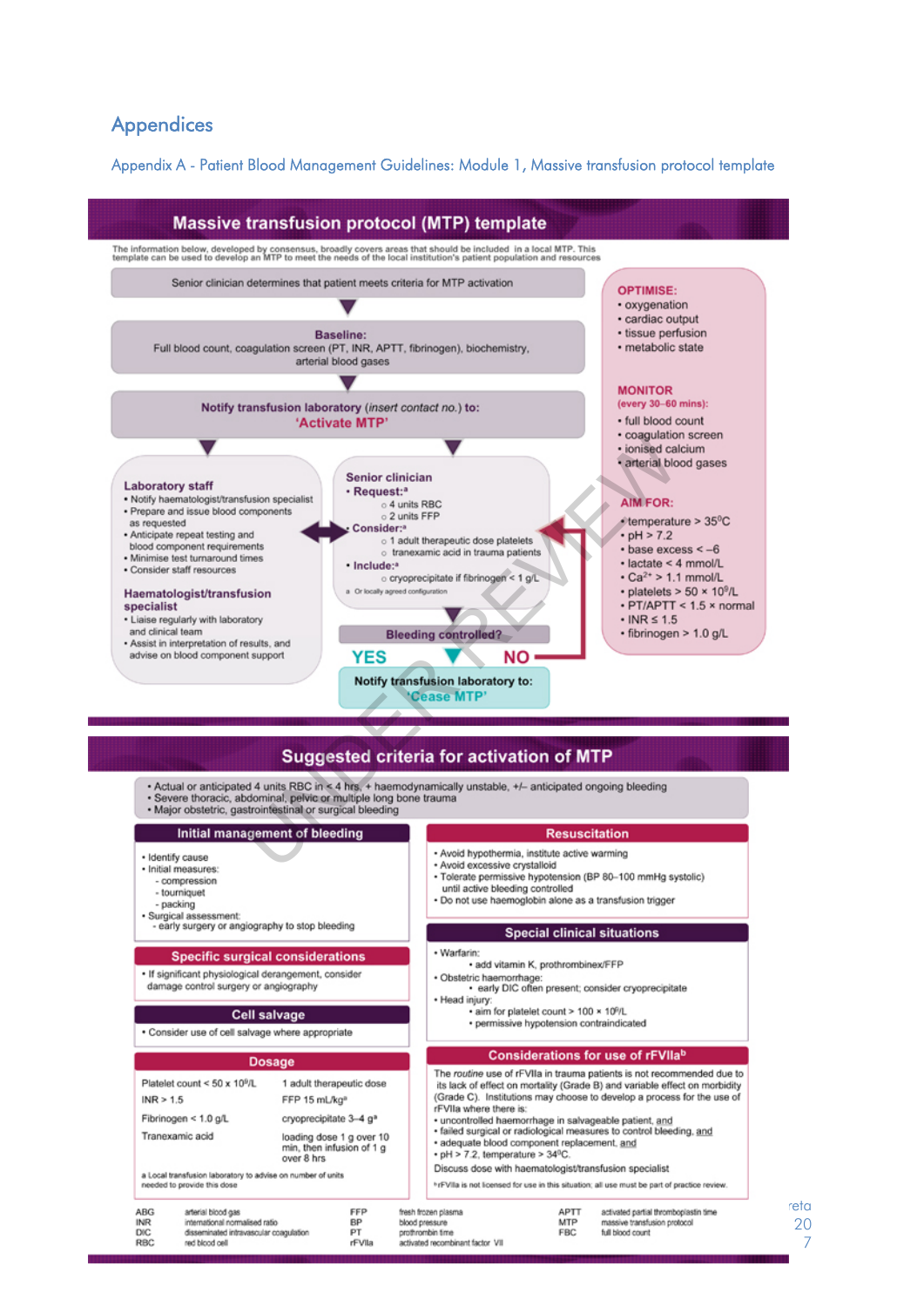## Appendix B Women's Health Committee Membership

| <b>Name</b>                                                                                                                                                                                                                                                                                                                                                                                                       | <b>Position on Committee</b>    |  |  |  |
|-------------------------------------------------------------------------------------------------------------------------------------------------------------------------------------------------------------------------------------------------------------------------------------------------------------------------------------------------------------------------------------------------------------------|---------------------------------|--|--|--|
| Associate Professor Stephen Robson                                                                                                                                                                                                                                                                                                                                                                                | Chair                           |  |  |  |
| Professor Susan Walker                                                                                                                                                                                                                                                                                                                                                                                            | Deputy Chair - Obstetrics       |  |  |  |
| Dr Gino Pecoraro                                                                                                                                                                                                                                                                                                                                                                                                  | Deputy Chair - Gynaecology      |  |  |  |
| Professor Yee Leung                                                                                                                                                                                                                                                                                                                                                                                               | Member                          |  |  |  |
| Associate Professor Anuschirawan Yazdani                                                                                                                                                                                                                                                                                                                                                                          | Member                          |  |  |  |
| Dr Simon Craig                                                                                                                                                                                                                                                                                                                                                                                                    | Member                          |  |  |  |
| Associate Professor Paul Duggan                                                                                                                                                                                                                                                                                                                                                                                   | Member                          |  |  |  |
| Dr Vijay Roach                                                                                                                                                                                                                                                                                                                                                                                                    | Member                          |  |  |  |
| Dr Stephen Lyons                                                                                                                                                                                                                                                                                                                                                                                                  | Member                          |  |  |  |
| Dr lan Page                                                                                                                                                                                                                                                                                                                                                                                                       | Member                          |  |  |  |
| Dr Donald Clark                                                                                                                                                                                                                                                                                                                                                                                                   | Member                          |  |  |  |
| Dr Amber Moore                                                                                                                                                                                                                                                                                                                                                                                                    | Member                          |  |  |  |
| Dr Martin Ritossa                                                                                                                                                                                                                                                                                                                                                                                                 | Member                          |  |  |  |
| Dr Benjamin Bopp                                                                                                                                                                                                                                                                                                                                                                                                  | Member                          |  |  |  |
| Dr James Harvey                                                                                                                                                                                                                                                                                                                                                                                                   | Member                          |  |  |  |
| Dr John Tait                                                                                                                                                                                                                                                                                                                                                                                                      | Member                          |  |  |  |
| Dr Anthony Frumar                                                                                                                                                                                                                                                                                                                                                                                                 | Member                          |  |  |  |
| Associate Professor Kirsten Black                                                                                                                                                                                                                                                                                                                                                                                 | Member                          |  |  |  |
| Dr Jacqueline Boyle                                                                                                                                                                                                                                                                                                                                                                                               | Chair of IWHC                   |  |  |  |
| Dr Louise Sterling                                                                                                                                                                                                                                                                                                                                                                                                | <b>GPOAC</b> representative     |  |  |  |
| Ms Catherine Whitby                                                                                                                                                                                                                                                                                                                                                                                               | Council Consumer representative |  |  |  |
| Ms Susan Hughes                                                                                                                                                                                                                                                                                                                                                                                                   | Consumer representative         |  |  |  |
| Ms Sherryn Elworthy                                                                                                                                                                                                                                                                                                                                                                                               | Midwifery representative        |  |  |  |
| Dr Scott White                                                                                                                                                                                                                                                                                                                                                                                                    | Trainee representative          |  |  |  |
| Dr Agnes Wilson                                                                                                                                                                                                                                                                                                                                                                                                   | RANZCOG Guideline developer     |  |  |  |
| Appendix C Overview of the development and review process for this statement<br>Steps in developing and updating this statement<br>i.<br>This statement was originally developed in November 2003 and was most recently reviewed<br>2014. The Women's Health Committee carried out the following steps in reviewing this stat<br>Declarations of interest were sought from all members prior to reviewing this st |                                 |  |  |  |

## Appendix C Overview of the development and review process for this statement

This statement was originally developed in November 2003 and was most recently reviewed in March 2014. The Women's Health Committee carried out the following steps in reviewing this statement:

- Declarations of interest were sought from all members prior to reviewing this statement.
- Structured clinical questions were developed and agreed upon.
- An updated literature search to answer the clinical questions was undertaken.
- At the March 2014 face-to-face committee meeting, the existing consensus-based recommendations were reviewed and updated (where appropriate) based on the available body of evidence and clinical expertise. Recommendations were graded as set out below in Appendix C part iii)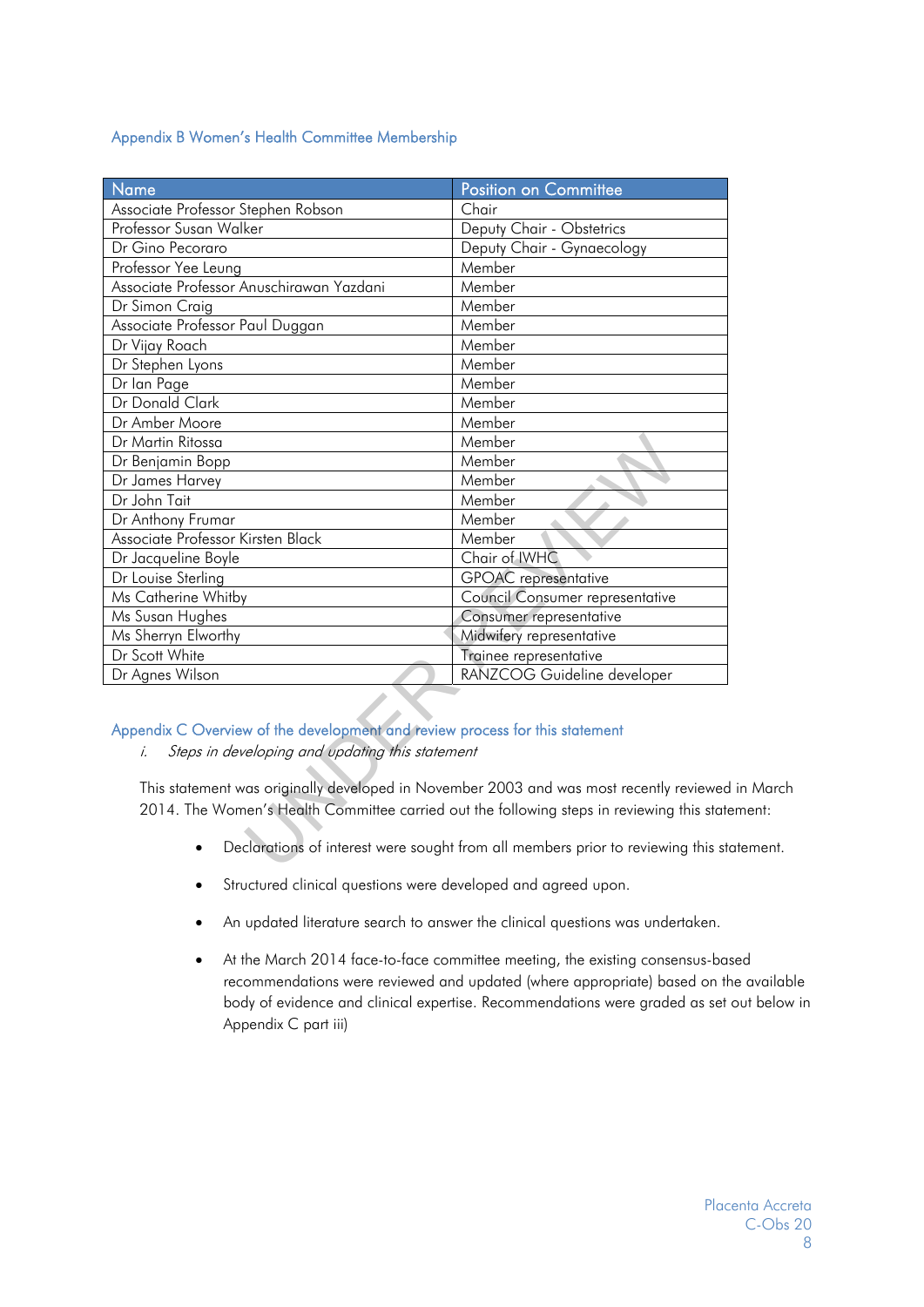## ii. Declaration of interest process and management

Declaring interests is essential in order to prevent any potential conflict between the private interests of members, and their duties as part of the Women's Health Committee.

A declaration of interest form specific to guidelines and statements was developed by RANZCOG and approved by the RANZCOG Board in September 2012. The Women's Health Committee members were required to declare their relevant interests in writing on this form prior to participating in the review of this statement.

Members were required to update their information as soon as they become aware of any changes to their interests and there was also a standing agenda item at each meeting where declarations of interest were called for and recorded as part of the meeting minutes.

There were no significant real or perceived conflicts of interest that required management during the process of updating this statement.

#### iii. Grading of recommendations

Each recommendation in this College statement is given an overall grade as per the table below, based on the National Health and Medical Research Council (NHMRC) Levels of Evidence and Grades of Recommendations for Developers of Guidelines (2009).<sup>11</sup> Where no robust evidence was available but there was sufficient consensus within the Women's Health Committee, consensus-based recommendations were developed or existing ones updated and are identifiable as such. Consensusbased recommendations were agreed to by the entire committee. Good Practice Notes are highlighted throughout and provide practical guidance to facilitate implementation. These were also developed through consensus of the entire committee.

| ding of recommendations                                                                                                                                                                                                                                                                                                                                                                                                                                                                                                                                                                                                                                                                                         |              |                                                                                                                |  |  |  |  |
|-----------------------------------------------------------------------------------------------------------------------------------------------------------------------------------------------------------------------------------------------------------------------------------------------------------------------------------------------------------------------------------------------------------------------------------------------------------------------------------------------------------------------------------------------------------------------------------------------------------------------------------------------------------------------------------------------------------------|--------------|----------------------------------------------------------------------------------------------------------------|--|--|--|--|
| ommendation in this College statement is given an overall grade as per the table below, based<br>lational Health and Medical Research Council (NHMRC) Levels of Evidence and Grades of<br>endations for Developers of Guidelines (2009). <sup>11</sup> Where no robust evidence was available but<br>s sufficient consensus within the Women's Health Committee, consensus-based<br>endations were developed or existing ones updated and are identifiable as such. Consensus-<br>commendations were agreed to by the entire committee. Good Practice Notes are highlighted<br>out and provide practical guidance to facilitate implementation. These were also developed<br>consensus of the entire committee. |              |                                                                                                                |  |  |  |  |
| Recommendation category                                                                                                                                                                                                                                                                                                                                                                                                                                                                                                                                                                                                                                                                                         |              | Description                                                                                                    |  |  |  |  |
| Evidence-based                                                                                                                                                                                                                                                                                                                                                                                                                                                                                                                                                                                                                                                                                                  | A            | Body of evidence can be trusted to guide practice                                                              |  |  |  |  |
|                                                                                                                                                                                                                                                                                                                                                                                                                                                                                                                                                                                                                                                                                                                 | B            | Body of evidence can be trusted to guide practice in most<br>situations                                        |  |  |  |  |
|                                                                                                                                                                                                                                                                                                                                                                                                                                                                                                                                                                                                                                                                                                                 | $\mathsf{C}$ | Body of evidence provides some support for<br>recommendation(s) but care should be taken in its<br>application |  |  |  |  |
|                                                                                                                                                                                                                                                                                                                                                                                                                                                                                                                                                                                                                                                                                                                 | D            | The body of evidence is weak and the recommendation<br>must be applied with caution                            |  |  |  |  |
| Consensus-based                                                                                                                                                                                                                                                                                                                                                                                                                                                                                                                                                                                                                                                                                                 |              | Recommendation based on clinical opinion and expertise<br>as insufficient evidence available                   |  |  |  |  |
| Good Practice Note                                                                                                                                                                                                                                                                                                                                                                                                                                                                                                                                                                                                                                                                                              |              | Practical advice and information based on clinical opinion<br>and expertise                                    |  |  |  |  |